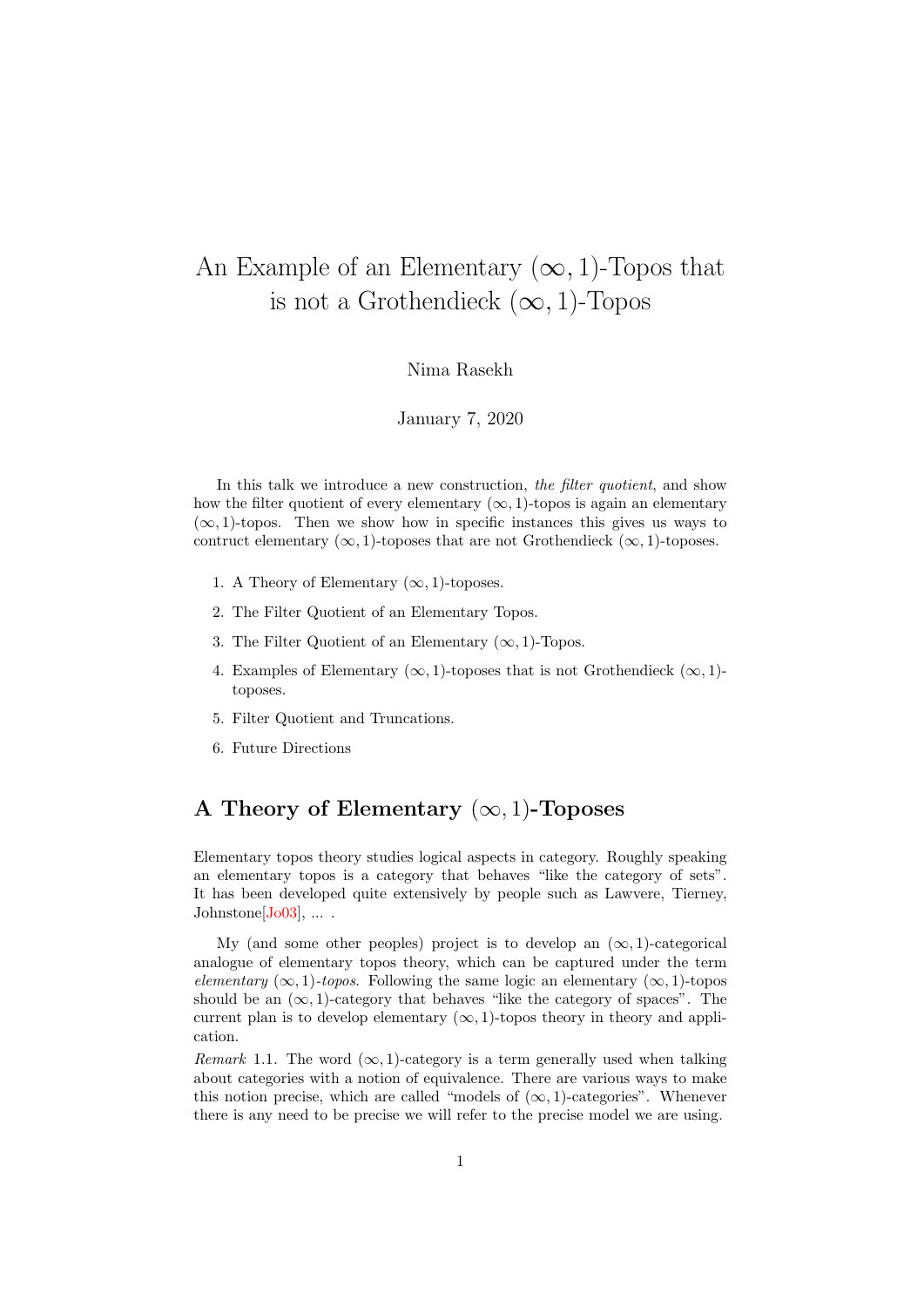Here is the definition we will use throughout.

**Definition 1.2.** An elementary  $(\infty, 1)$ -topos  $\xi$  is an  $(\infty, 1)$ -category such that

- 1. It has finite limits and colimits.
- 2. It is locally Cartesian closed.
- 3. It has a subobject classifier.
- 4. It has sufficient universes.

**Definition 1.3.** A subobject classifier is an object  $\Omega$  and natural isomorphisms

$$
Sub(X) \cong Hom(X, \Omega).
$$

**Definition 1.4.** A universe is the data of a class of maps  $S$ , an object  $\mathcal{U}$  and natural equivalences of spaces

$$
((\mathcal{E}_{/X})^S)^{core} \simeq Map_{\mathcal{E}}(X, \mathcal{U})
$$

**Definition 1.5.**  $\mathcal E$  has sufficient universes if the collection  $((\mathcal E_{/X})^S)^{core}$  is jointly surjective on  $(\mathcal{E}_{X})^{core}$ .

Remark 1.6. We often make assumptions on U such that the category  $(\mathcal{E}_{X})$  is closed under certain constructions such as limits, colimits, Π-types, ... .

Let us the give the most important example of such an elementary  $(\infty, 1)$ topos.

Example 1.7. Let Kan be the category of Kan complexes. We want to confirm it satisfies the four axioms:

- 1. It has finite limits and colimits.
- 2. It is locally Cartesian closed.
- 3. The subobject classifier is  $\Omega = \{0, 1\}$ . The key observation is that a map in Kan is mono if and only if it is an inclusion of path components i.e. a local weak equivalence.
- 4. We now need to show we have enough universes. Let  $\kappa$  be a large enough cardinal. Let  $\mathfrak{Kan}^{\kappa}$  be the category of  $\kappa$ -small Kan complexes. Let  $(\mathfrak{Kan}^{\kappa})^{core}$  be the subcategory with morphisms weak equivalences. Then we can form a Kan complex  $N((\mathfrak{Kan}^{\kappa})^{core})$  in which the *n*-cells roughly correspond to a choice of n-composable weak equivalences. Note this Kan complex is certainly not  $\kappa$ -small. Moreover, there is an equivalence of Kan complexes

$$
N(((\mathfrak{K}\mathrm{an}_{/X})^{\kappa})^{core}) \simeq Map(X, N((\mathfrak{K}\mathrm{an}^{\kappa})^{core}))
$$

where the left hand side is  $\kappa$ -small maps over X. For example, let  $X = \Delta^0$ then we have

$$
N(\mathcal{K}\mathrm{an}^{\kappa})^{core} \simeq Map(\Delta^0, N((\mathcal{K}\mathrm{an}^{\kappa})^{core}))
$$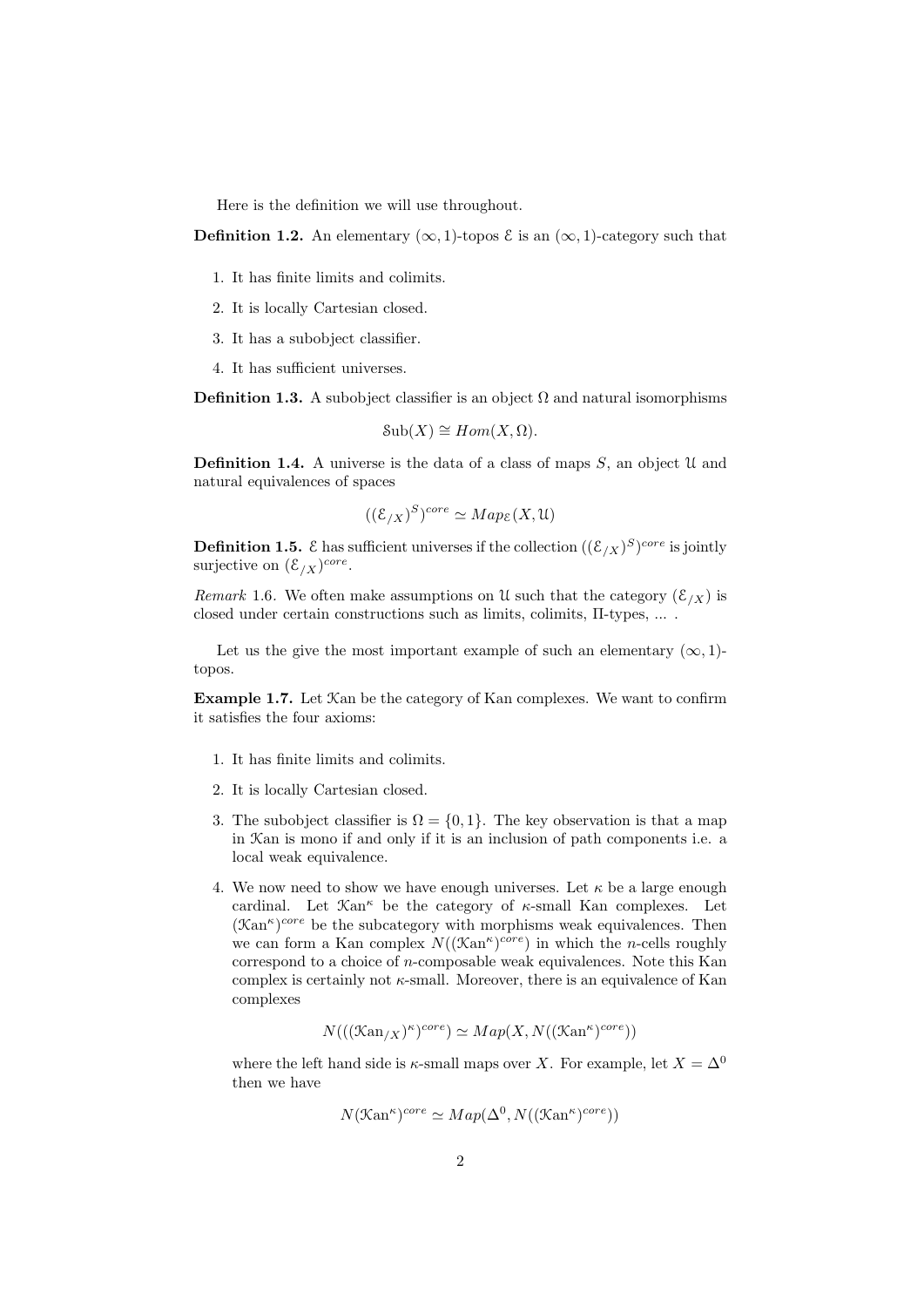We can think of an elementary  $(\infty, 1)$ -topos as a common generalization of a Grothendieck  $(\infty, 1)$ -topos and an elementary topos.

**Theorem 1.8.** Every Grothendieck  $(\infty, 1)$ -topos (in the sense of Lurie) is an elementary  $(\infty, 1)$ -topos.

**Theorem 1.9.** The subcategory of 0-truncated objects  $\tau_0 \mathcal{E}$  is an elementary topos. We call  $\tau_0 \mathcal{E}$  the underlying elementary topos.

There are some things we can already prove about such an elementary  $(\infty, 1)$ topos.

**Theorem 1.10.** Every elementary  $(\infty, 1)$ -topos has a natural number object.

Remark 1.11. There are three different ways to define a natural number object, Lawvere, Freyd and Peano, and they all coincide.

**Theorem 1.12.** For every natural number  $n : \mathbb{N}$  there is a truncation functor

$$
\tau_n:\mathcal{E}\to\tau_n\mathcal{E}
$$

The key about those two previous results is that they are pretty straightforward if  $\mathcal E$  has infinite colimits, but are highly non-trivial if we only have finite limits and colimits. Moreover, the previous holds for every natural number, which gains its full strength when we have a non-standard natural number object, which is impossible if we have infinite colimits. So, in particular, the results are not very interesting when we are working with Grothendieck  $(\infty, 1)$ -toposes, as the natural number object is just  $\prod_{N} 1$  and truncation follows from localizing at certain spheres.

This means we should care about finding examples of elementary  $(\infty, 1)$ toposes that aren't Grothendieck  $(\infty, 1)$ -toposes. This has proven to be quite difficult.

Example 1.13 ([\[Lo19\]](#page-7-1)). The category of finite sets is an elementary 1-topos, which does not have have infinite colimits. Thus we would hope that some analogous notion of finite spaces gives us an elementary  $(\infty, 1)$ -topos. However, this is not correct because any notion of finite spaces lacks universes.

The way to fix things is to take a suitable notion of large cardinal, a 1 inaccessible cardinal. And show small spaces form an elementary  $(\infty, 1)$ -topos that is not Grothendieck. This has been done by Lo Monaco in recent work. Thus this method does not give us an elementary  $(\infty, 1)$ -topos without infinite colimits.

The goal of this talk is to construct an elementary  $(\infty, 1)$ -topos that isn't a Grothendieck  $(\infty, 1)$ -topos.

The key observation is following proposition:

**Proposition 1.14.** Let  $\mathcal E$  be an elementary  $(\infty, 1)$ -topos such that its underlying topos  $\tau_0 \mathcal{E}$  is not a Grothendieck topos. Then  $\mathcal{E}$  is not a Grothendieck  $(\infty, 1)$ topos.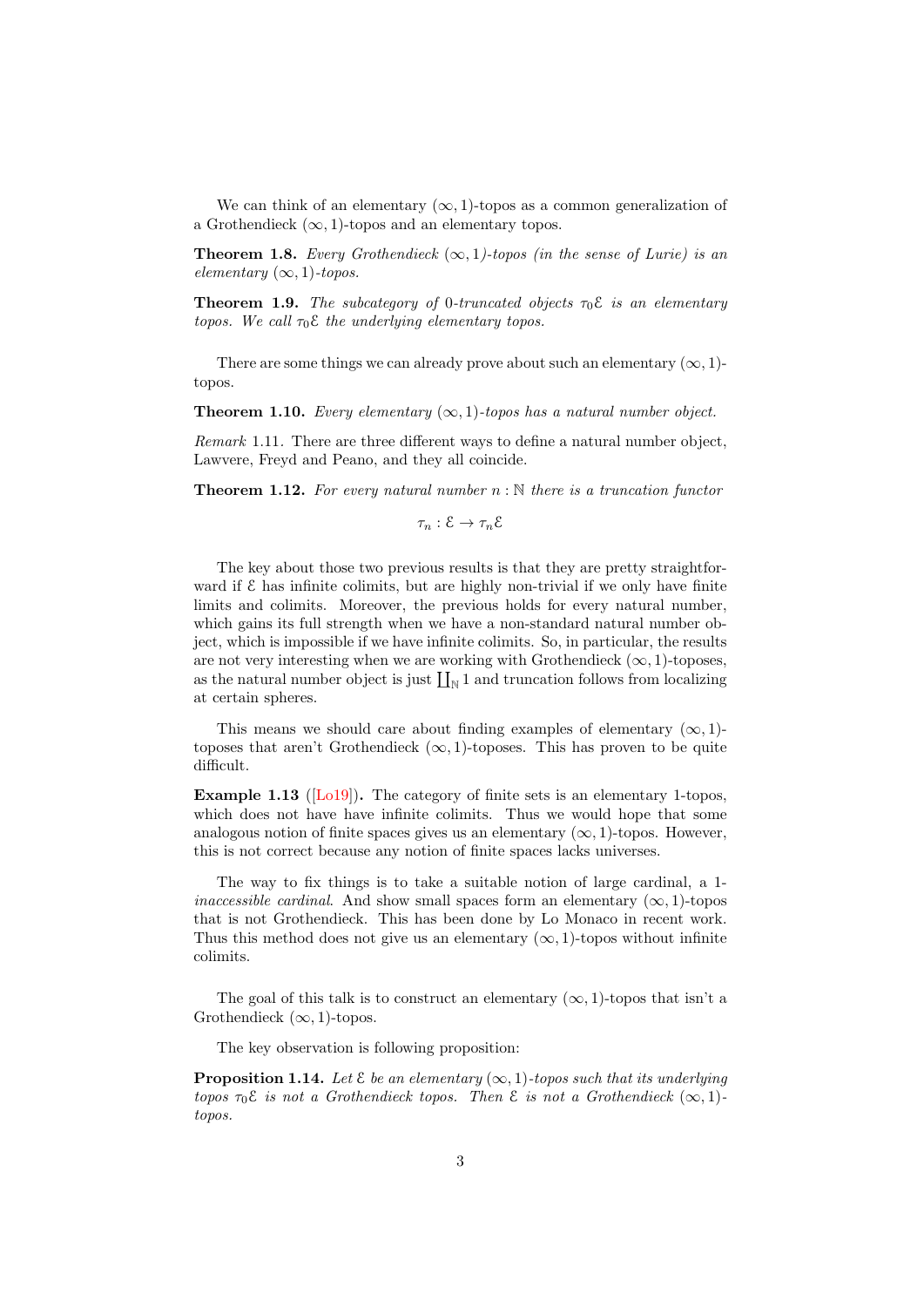The proof is just the fact that the underlying elementary topos of a Grothendieck  $(\infty, 1)$ -topos is a Grothendieck 1-topos.

It is not known if the opposite statement holds.

## The Filter Construction of an Elementary Topos

The goal is to give a construction that helps us build new toposes. The construction involves a notion of filter.

**Definition 2.1.** Let  $(P, \leq)$  be a partially ordered set. A filter F is a subset of P that satisfies following conditions.

- 1.  $F \neq \emptyset$ .
- 2. F is downward directed, meaning that for any two object  $x, y \in F$  there exists  $z \in F$  such that  $z \leq x$  and  $z \leq y$ .
- 3. F is upward closed, meaning that if  $x \leq y$  and  $x \in F$ , then  $y \in F$ .

**Example 2.2.** For any poset P and object x the subset  $\{y \in P : x \leq y\}$  is a filter. We call such filter a principal filter.

**Definition 2.3.** A maximal filter  $F \subseteq P$  is called an *ultrafilter*.

Remark 2.4. We will only care about filters on the Heyting algebra Sub(1), which has maximal object and meets and thus for us a filter is any subset that contains the maximal elements, is closed under meets and is upward closed.

Let  $\&$  be an elementary 1-topos. Then  $\text{Sub}(1)$  is a poset (and in fact a Heyting algebra). Let  $\Phi$  be a filter on the poset Sub(1). We want to define a new topos  $\mathcal{E}_{\Phi}$  as follows.

- 1. It has objects the same objects as  $\mathcal{E}$ .
- 2. For two objects A, B, the hom set  $Hom_{\mathcal{E}_{\Phi}}(A, B)$ , is the defined as the set

$$
Hom_{\mathcal{E}_{\Phi}}(A, B) = \{ f : A \times U \to B : U \in \Phi \} / \sim
$$

where the equivalence relation is defined as follows:  $f \sim g$  if there is a commutative square



So, we have the same set of objects, but morphisms are partially defined maps, up to morphisms that are equal "from some point on". We have following basic observation about this construction.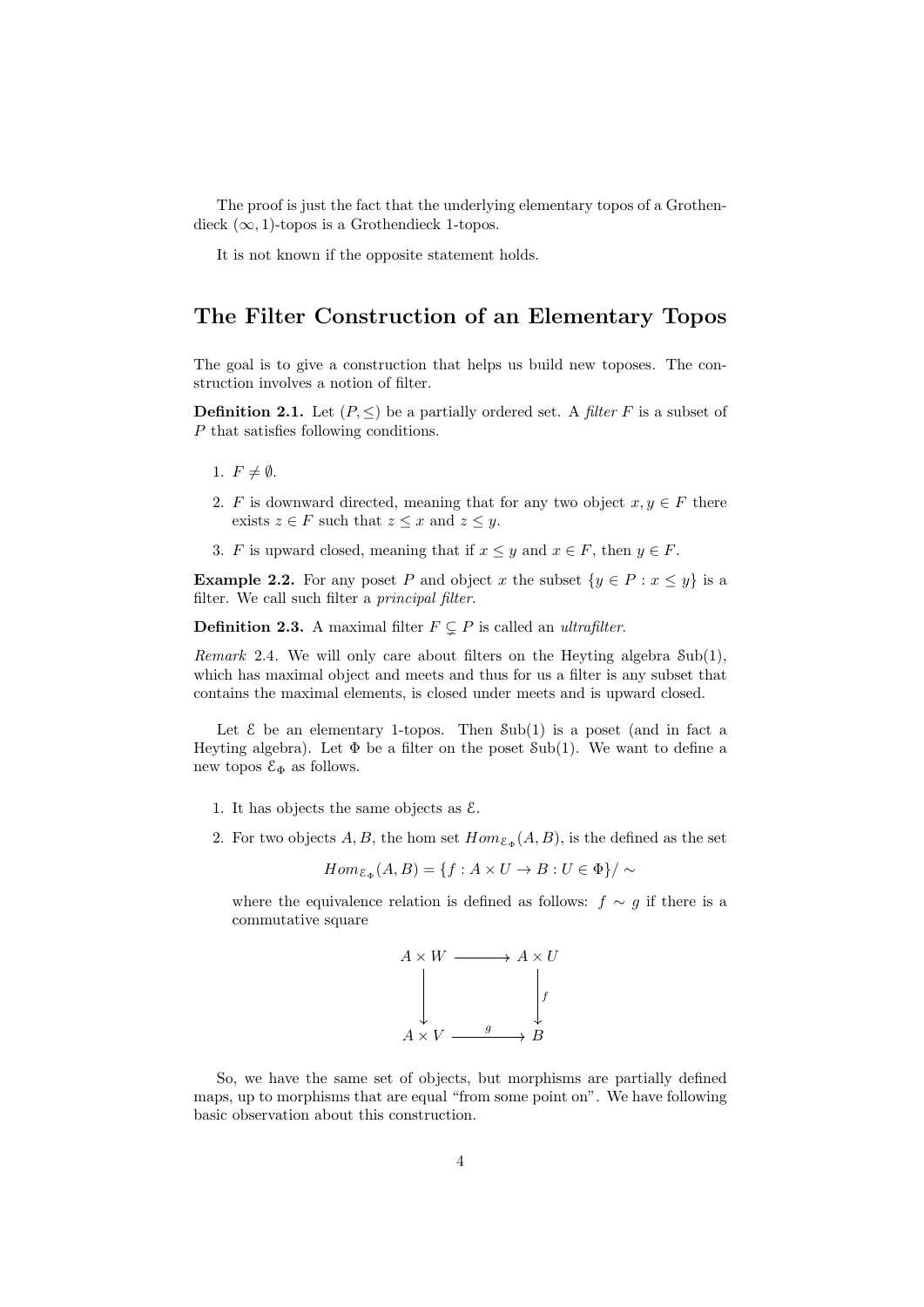Example 2.5 ( $\overline{J_003}$ , Example A2.1.13). The filter quotient construction  $\mathcal{E}_{\Phi}$ is an elementary topos.

Remark 2.6. The main reason we care about this construction is that Grothendieck 1-toposes are not closed under filter quotients.

We want an analogous construction for elementary  $(\infty, 1)$ -topos. The problem is that morphisms of  $(\infty, 1)$ -categories are defined up to homotopy and thus special care is required.

#### Filter Quotient of an Elementary  $(\infty, 1)$ -Topos

Up until now we have been very vague about what an  $(\infty, 1)$ -category is. However, in order to be able to give a correct construction of a filter quotient we need to be more precise.

Definition 3.1. A Kan enriched category is a category enriched over the category of Kan complexes.

**Theorem 3.2** ([\[Be07\]](#page-7-2)). Kan enriched categories are a model of  $(\infty, 1)$ -categories.

We can now state the main theorem.

**Theorem 3.3.** Let  $\mathcal{E}$  be elementary Kan enriched topos and  $\Phi$  a filter in Sub(1). Then we can construct a new elementary Kan enriched topos  $\mathcal{E}_{\Phi}$ .

*Proof.* The idea of the proof is as follows. A Kan enriched category  $\mathcal E$  is a simplicial object

$$
\mathcal{E}_\bullet:\Delta^{op}\to\mathfrak{Cat}
$$

thus we have level-wise 1-categories  $\mathcal{E}_n$ , which all have the same class of objects. We can thus apply the filter quotient on the category  $\mathcal{E}_n$ . It is not difficult to see that the construction is functorial and thus the we get a new Kan enriched category  $\mathcal{E}_{\Phi}$  (here we are using the technical fact that the filtered colimit of Kan complexes is again a Kan complex).

We want to show that this Kan enriched category  $\mathcal{E}_{\Phi}$  is an elementary Kan enriched topos. The key realization is that all the objects that satisfy the universal property in  $\mathcal E$  still satisfy the same universal property in  $\mathcal E_\Phi$ .

In particular, the final object in  $\mathcal{E}_{\Phi}$  is just the final object in  $\mathcal{E}$ . Moreover, if we take two maps  $f : A \times U \to C$  and  $g : B \times V \to C$ , then they are equivalent to the maps  $f\pi_1 : (A \times U) \times V \to C$  and  $g\pi_1 : (B \times V) \times U \to C$  the pullback in  $\mathcal{E}_{\Phi}$  is just the pullback of in  $\mathcal{E}, A \times_C B \times U \times V$ .

A careful analysis of subobjects in  $\mathcal{E}_{\Phi}$  proves that  $\Omega$  is stil the subobject classifier (here we use the fact that a map is mono in  $\mathcal{E}_{\Phi}$  if and only if it is equivalent to any map that was mono in  $\mathcal E$  i.e. mono maps are the "eventually mono maps"). Finally, the same universes  $\mathfrak U$  in  $\mathfrak E$  will be universes in  $\mathfrak E_{\Phi}$ .  $\Box$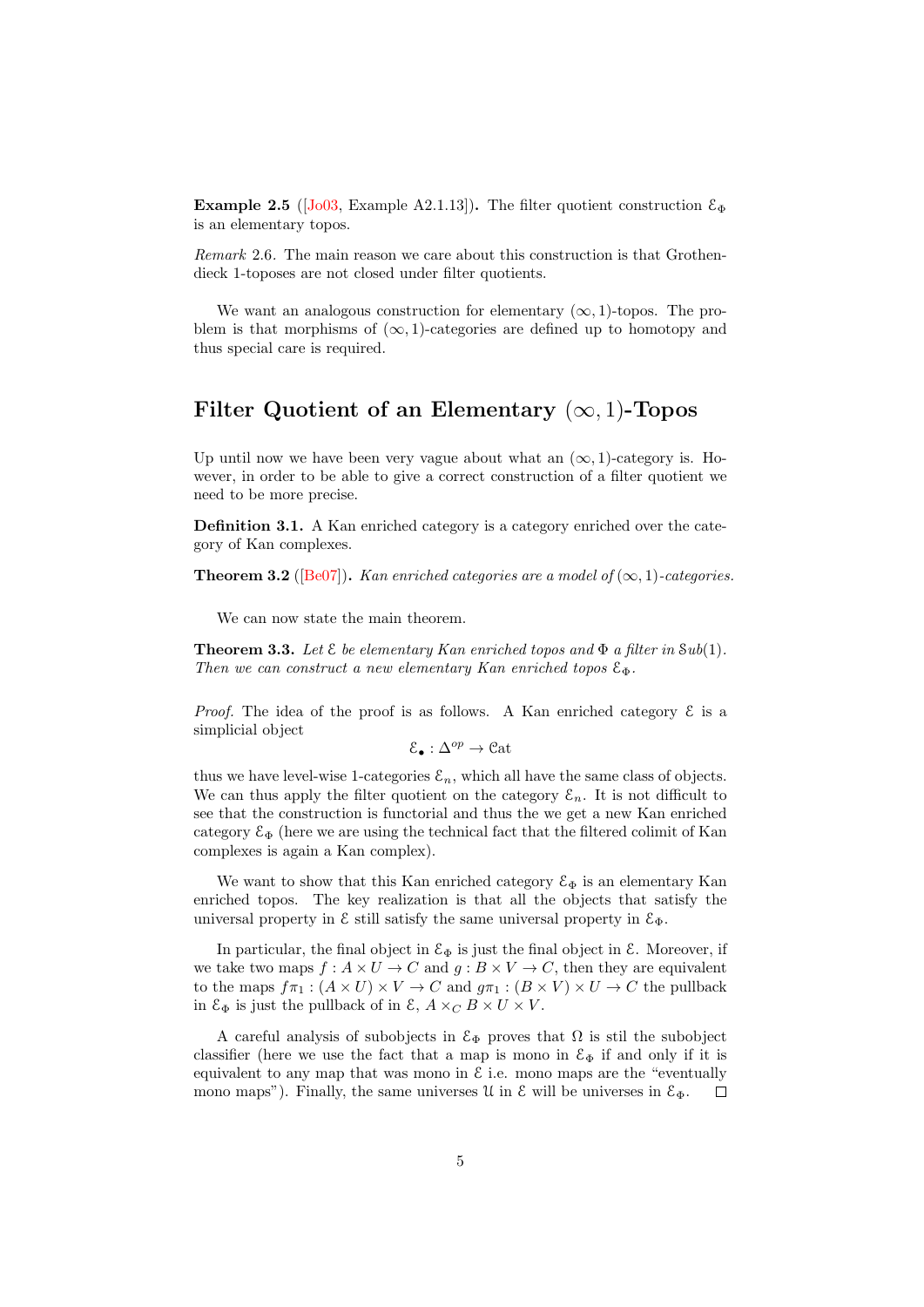Remark 3.4. Notice, the argument about limits, colimits and subobject classifier is quite straightforward, but the argument about universes is a little bit involved and requires us to switch between various models of  $(\infty, 1)$ -categories.

# Examples of Elementary  $(\infty, 1)$ -Toposes that is not Grothendieck  $(\infty, 1)$ -Toposes

We want to use the filter quotient to build some interesting elementary  $(\infty, 1)$ toposes. For that we need an important observation.

**Theorem 4.1.** Let  $\mathcal E$  be an elementary  $(\infty, 1)$ -topos and  $\Phi$  a filter. Then we have an equivalence of 1-categories

$$
\tau_0(\mathcal{E}_\Phi) \simeq (\tau_0(\mathcal{E}))_\Phi
$$

Remark 4.2. This equivalence is not an isomorphisms. In particular objects in  $\tau_0(\mathcal{E}_{\Phi})$  are the "eventually 0-truncated objects", whereas objects in  $\tau_0(\mathcal{E})_{\Phi}$  are globally 0-truncated.

The upshot is: All we need to do is start with an elementary  $(\infty, 1)$ -topos  $\mathcal E$ and a filter  $\Phi$  such that  $(\tau_0(\mathcal{E}))_{\Phi}$  is not a Grothendieck topos. Here we can use our vast knowledge about elementary 1-toposes.

Example 4.3. Let Kan be the Kan enriched category of Kan complexes. This is an example of an elementary  $(\infty, 1)$ -topos with underlying elementary topos Set. Let S be any set. Then the category  $\mathfrak{Kan}^S$  of S-indexed Kan complexes is also an elementary  $(\infty, 1)$ -topos with underlying elementary topos Set<sup>S</sup>. Moreover, the final object in  $\mathcal{K}\text{an}^S$  is just  $(1)_{s\in S}$ . Thus,  $\text{Sub}(1) = P(S)$ , the set of subsets of S and so a filter on  $\mathfrak{Kan}^S$  is just a filter on the power set  $P(S)$ . For any such filter we get an elementary  $(\infty, 1)$ -topos  $(\mathcal{K}\mathrm{an}^S)_\Phi$  such that the underlying elementary topos is  $(\mathcal{S}et^S)_{\Phi}$ .

Pick a filter  $\Phi$  on  $P(S)$  such that the elementary topos  $(\text{Set}^S)_{\Phi}$  is not a Grothendieck topos. Then  $(\mathfrak{Kan}^S)_{\Phi}$  is also an elementary  $(\infty, 1)$ -topos that is not a Grothendieck  $(\infty, 1)$ -topos.

Here is one example: Let S be infinite and  $\Phi$  be a non-principal filter. Then  $(\text{Set}^S)_{\Phi}$  is not a Grothendieck topos [\[AJ82\]](#page-7-3). Thus  $(\text{Kan}^S)_{\Phi}$  is also not a Grothendieck  $(\infty, 1)$ -topos.

#### The Filter Quotient and Truncations

Let us give one concrete example of the filter construction and its effects on truncation functors.

**Example 5.1.** Let  $\mathcal{C}$  be an  $(\infty, 1)$ -category and n a natural number. An object X in C is n-truncated if for every other object Y, the mapping space  $Map(Y, X)$ is an n-truncated Kan complex.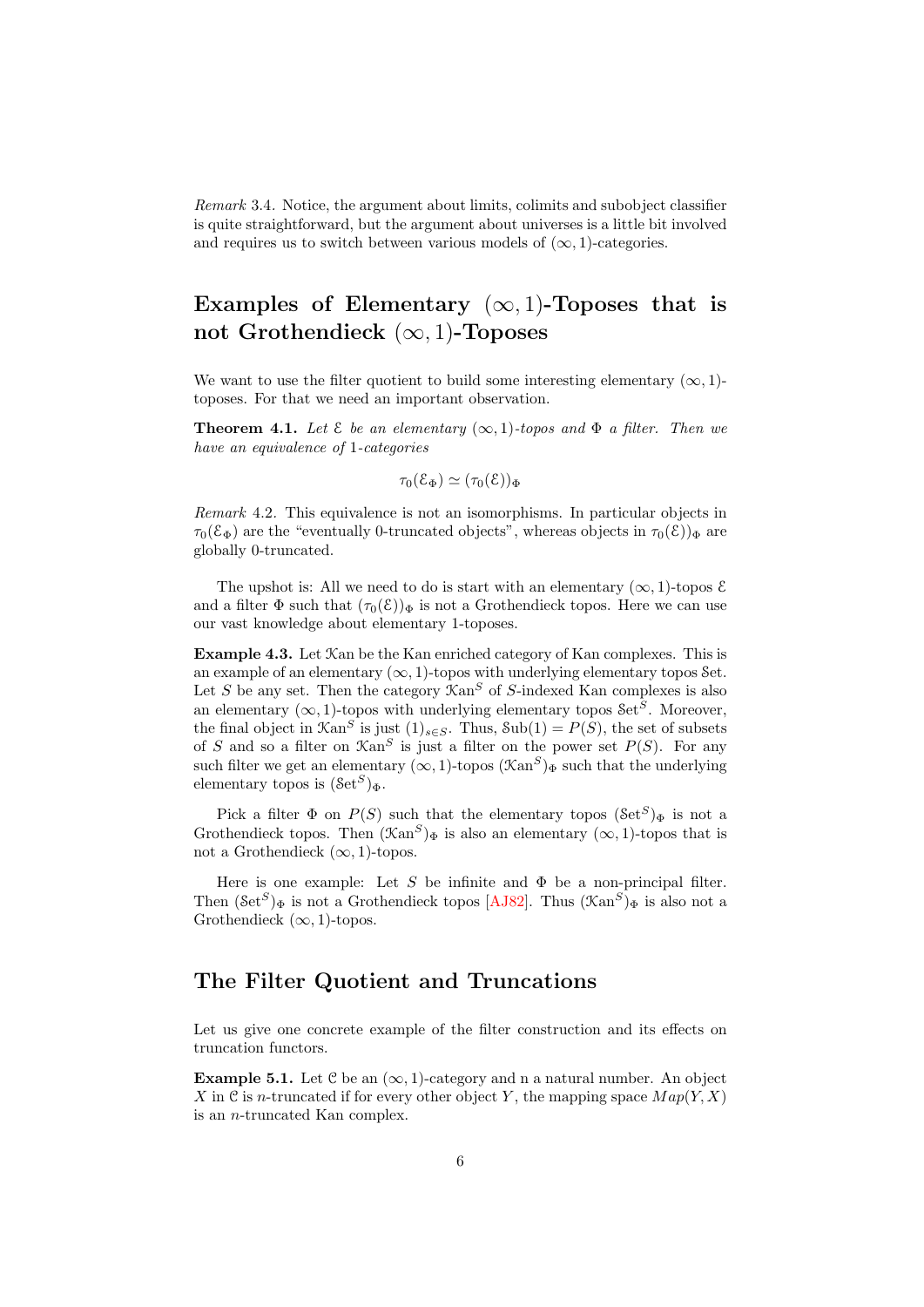The goal is to show how we can expand this definition with non-standard natural number objects.

**Example 5.2.** This is motivated by  $[Jo03, D5.1.7]$  $[Jo03, D5.1.7]$ . Let  $\mathbb N$  be the set of natural numbers, Φ be the filter of cofinite sets. This filter is clearly non-principal and so  $(\mathcal{K}an^N)_{\Phi}$  is not a Grothendieck  $(\infty, 1)$ -topos. We can give a more explicit description of this category:

It's objects are sequences of Kan complexes  $(X_n)_{n\in\mathbb{N}}$ . Morphisms are maps of sequences

$$
(f_n)_{n\geq N}: (X_n)_{n\geq N}\to (Y_n)_{n\geq N}
$$

such that  $f \sim g$  if and only if  $f_n = g_n$  for n large enough.

Recall a natural number object N is the data

 $1 \xrightarrow{o} \mathbb{N} \xrightarrow{s} \mathbb{N}$ 

that is initial among any such data  $(X, b, u)$ .

The natural number object in  $(\mathcal{K}\mathrm{an}^{\mathbb{N}})_\Phi$  is the level-wise Kan complex  $(\mathbb{N})_{n\in\mathbb{N}}$ . A natural number is a level-wise choice of natural number, which is exactly a sequence  $[(a_n)_{n\in\mathbb{N}}]$ , where two sequences are in the same class if they agree eventually.

The standard natural numbers  $n$  correspond to the class of sequences that converge to n. But then we also have non-standard natural numbers, such as the sequence

 $diag_n = n$ 

that are not in the image of the standard natural numbers. To see this, notice that  $diag_n$  intersects with each standard natural number only at level n, which means each intersection is eventually trivial, which means it is trivial in  $(\mathcal{K}an^{\mathbb{N}})_{\Phi}$ . Thus the natural number object in  $(\mathcal{K}an^{\mathbb{N}})_{\Phi}$  has many non-standard natural numbers.

Whenever we have a natural number object and universes, we can give an internal definition of truncation, where the truncation levels correspond to the natural numbers in our natural number object. If the natural number object is standard, then we get nothing new. However, non-standard natural numbers give us truncations levels, which have no external realization.

We can see this in our example. If the sequence  $[(a_n)_{n\in\mathbb{N}}]$  is eventually stable (and equal to m) then an object  $(K_n)_{n\in\mathbb{N}}$  is  $[(a_n)_{n\in\mathbb{N}}]$ -truncated if and only if the mapping space

$$
Map((L_n)_{n \in \mathbb{N}}, (K_n)_{n \in \mathbb{N}})
$$

is an n-truncated space for any other object  $(L_n)_{n\in\mathbb{N}}$ . But if  $[(a_n)_{n\in\mathbb{N}}]$  does not stabilize (for example if it is  $[(diag_n)_{n\in\mathbb{N}}]$ ), then the mapping space does not seem to have any external manifestation.